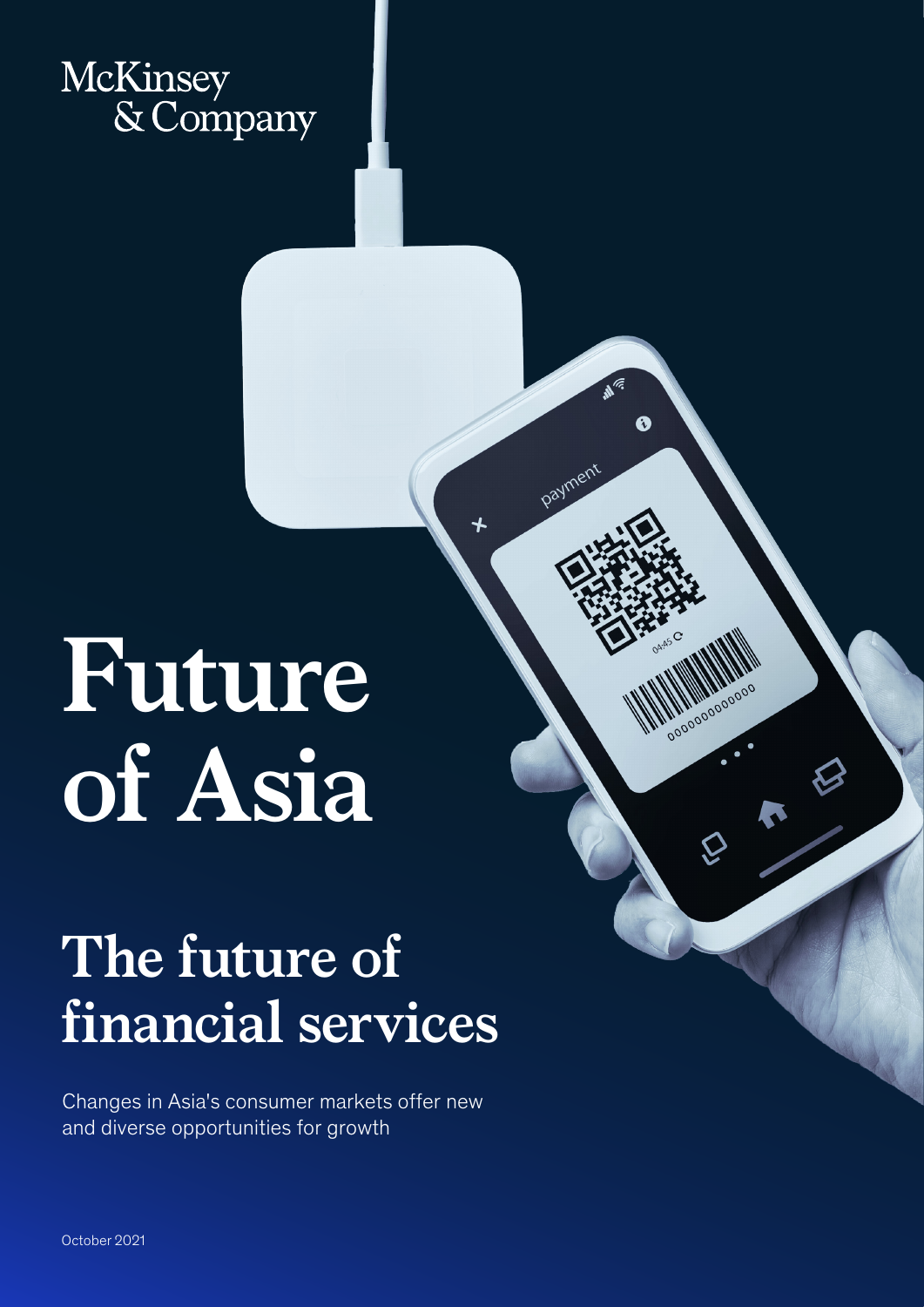Asia is the world's consumption growth engine miss Asia and you could miss half of the global picture, a \$10 trillion consumption growth opportunity over the next decade. But Asia's consumer markets are changing dynamically with new growth angles that offer opportunities for financial services players and consumption curves that are shifting or mutating. Financial services players should consider how to redraw their Asian consumer maps.

New McKinsey Global Institute (MGI) research finds that three large shifts are playing out across the region.1 First, as incomes rise across Asia, more consumers will reach the highest tiers of the income pyramid, and movement within the consuming class is likely to be a larger driver of consumption growth than movement into it. Second, cities will continue to drive consumption growth, but promising sources of growth are increasingly diverse cohorts within cities, such as Insta-grannies in Seoul, Generation Z gamers in Surabaya, career moms in Manila, and lifestyle-indulging digital natives in Chengdu. Third, as the relationship between income and

consumption breaks down in some instances, new consumption curves are emerging in specific categories (Exhibit 1).

#### **Asian consumers are likely to demand more financial services**

Asian consumers are expected to account for half of global consumption growth in the next decade, equivalent to a \$10 trillion growth opportunity. Globally, one of every two upper-middle-income and above households is expected to be in Asia, and one of every two completed consumer transactions in the world is likely to occur in the region.

An increasing number of people are projected to join the consuming class, defined as spending more than \$11 a day in 2011 purchasing power parity (PPP) terms. In 2000, only 15 percent of Asia's population was part of the consuming class; the incomes of the remaining three billion people were still insufficient to support discretionary spending. However, over the next decade, a significant reversal is likely. By 2030, three billion people, or 70 percent of Asia's total population, may be part of the consuming class.

#### Exhibit 1 **The next decade will unlock new opportunities for Financial Services players in Asia** Financial Services players in Asia  $\mathsf{Exhibit}\,1$



Asia is the growth engine of the world





But sources of growth are diversifying



New growth angles, including demographics and new behaviours



And consumption patterns are shifting

**15-25%**

Of value in the banking sector may shift to new consumption curves

<sup>1</sup> *Beyond income: Redrawing Asia's consumer map*, Future of Asia, McKinsey Global Institute, September 2021.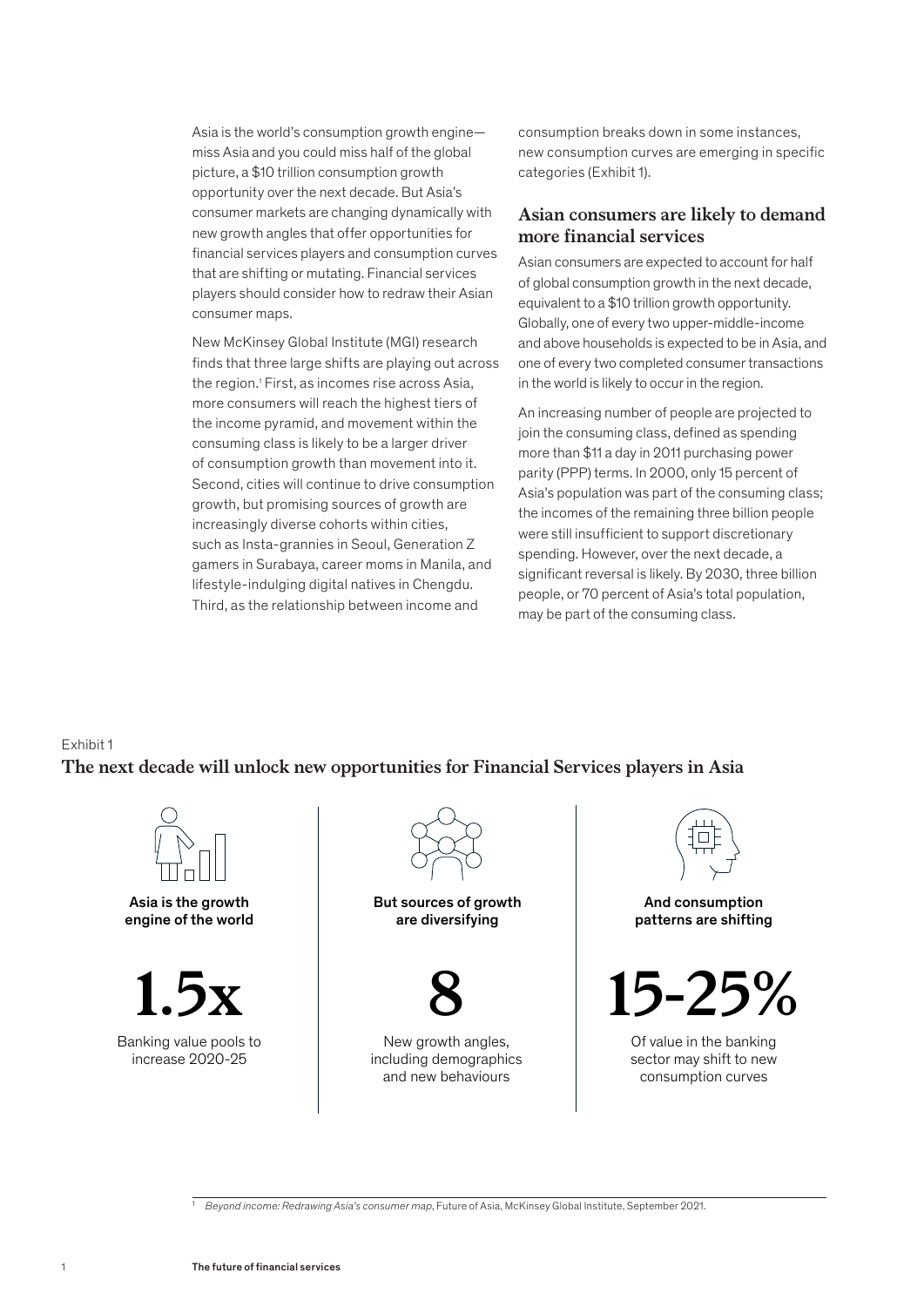As more consumers experience rising incomes, their financial needs are likely to increase and become more sophisticated. McKinsey's Global Banking Pools project that total revenue pools in the region are likely to grow at around 7 to 8 percent per annum over the next five years, driven by an increased number of consumers accessing financial services and by existing consumers increasing their uptake of services. MGI research indicates that most consumption growth in the coming decade will be urban, and driven by higher-income consumers—85 percent of consumption growth is expected to originate in urban areas, and 80 percent is expected to be driven by the two top tiers of the consuming class.

However, more than ever, patterns of consumption and consumption growth are diversifying, reflecting demographic, social, and technological change.

### **New growth angles are emerging in financial services**

Amid significant shifts in consumer patterns and sources of growth, most sectors are likely to be disrupted in the next decade, financial services among them. What should financial services players look out for? MGI's research highlights eight growth angles that are particularly relevant to financial services and offer new opportunities to serve consumers in the region (Exhibit 2).

— The big convergence could reshape the role of financial services players. Digital ecosystems are prevalent in Asia. Many consumers take a "mobile-first" approach, fueling the rise of digital ecosystems, including highly integrated super apps that offer a one-stop-shop for a range of services. Although super apps emerged in China, Asian economies including India, Indonesia, Japan, South Korea, and Vietnam now have leading super app players.

#### Exhibit 2  $\mathsf{Exhibit}\,2$

## As Asia's consumption landscape diversifies, eight new angles of growth stand out



#### The big convergence

Super apps emerged in China but are now prevalent across Asia. Many digital ecosystems are embedding finance services



New notions of ownership >60% of adults in Australia, China, and

Japan with online access have at least 1 subscription service



Rise of digital natives May represent 40–50% of total consumption with greater willingness to take on consumer debt, but less prone to engage with conventional banking products



#### New channel mix

Asia's share of active digital banking users increased to 88%. However only 20-30% acquired banking products online



#### Seament of one

>45% of surveyed consumers in China, India, and Thailand say they share their data for personalization, compared with <30% of those surveyed in Europe



Women's economic empowerment 30% additional consumption could be at stake



# Aging

Seniors' consumption will grow 1.5–2x faster than the consumption growth of the general population



#### Eco-responsibility

>50% of surveyed consumers in Asia changed products or services they buy out of concern about climate change

Source: McKinsey Global Institute analysis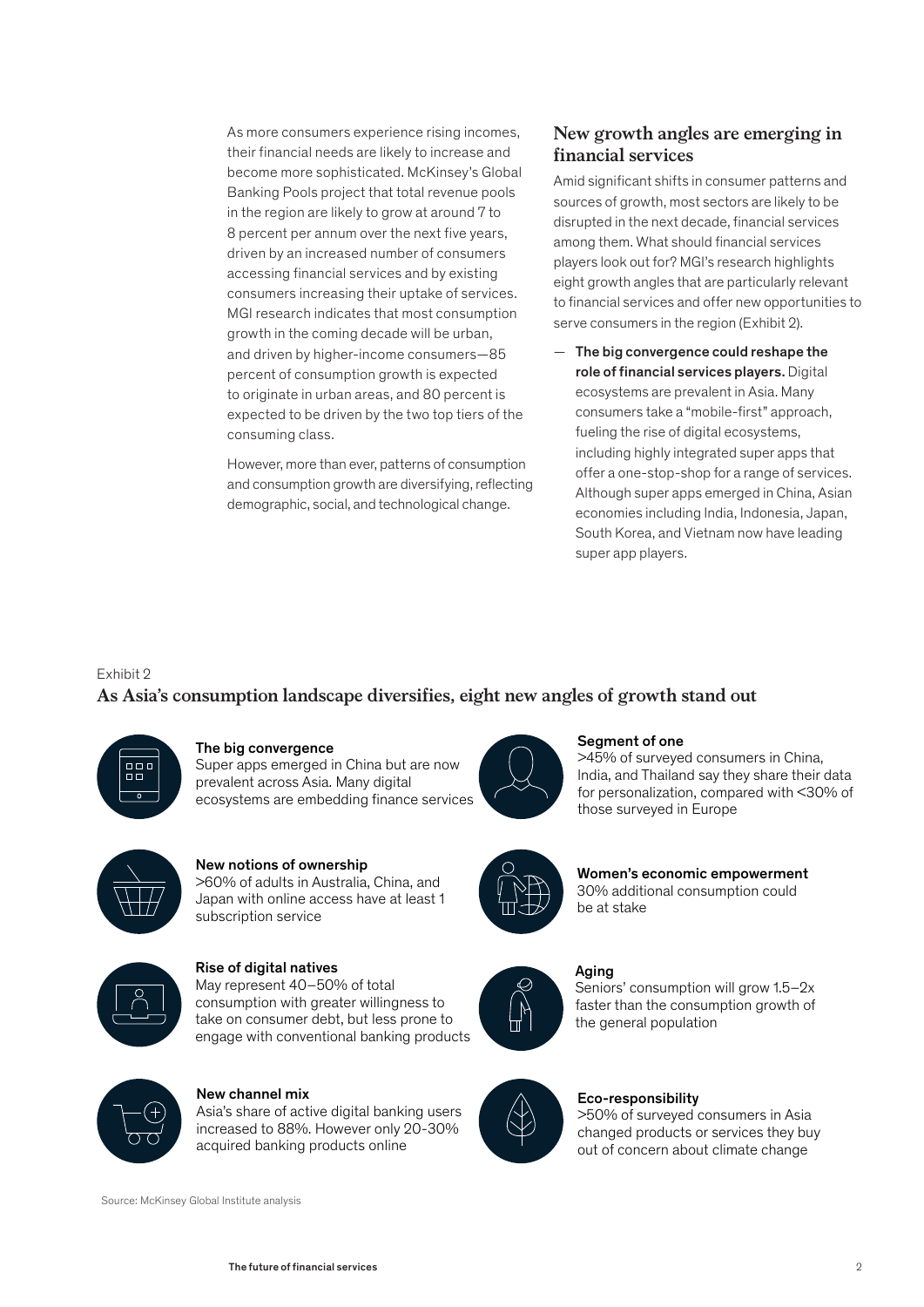As digital ecosystems and super apps mediate relationships with an increasing number of customers, financial services players may consider how to define effective partnerships with those that orchestrate ecosystems. Fastgrowing embedded finance is an example of how financial services players can take part in the new digital ecosystem. From 2020 to 2025, embedded finance—financial services distributed in an embedded way as part of a nonfinancial product or service—could grow by as much as 60 percent a year in products ranging from embedded payments to insurance and lending.<sup>2</sup>

Banks may consider embedded finance plays and banking-as-a-service platforms in order to become effective and innovative participants in ecosystems. ICICI Bank in India, for instance, embedded basic banking services on WhatsApp and scaled up to one million users in only three months from its launch. Banks and insurance companies with sufficient appetite and capabilities may create and orchestrate their own ecosystems, too. State Bank of India built YONO, an app with more than 100 partner-provided products and its own financial products, which dramatically increases customer engagement. DBS in Singapore is another example of pursuing ecosystem-linked opportunities. The bank runs marketplaces in travel, mobility, and property, and an application planning interface (API) developer platform. Slower respondents risk being disintermediated.

However, financial service players enjoy one starting point advantage: consumers still trust financial service players more than technology ones in being able to fulfill their financial needs. According to McKinsey's 2021 Personal Finance Survey,<sup>3</sup> Asian banks, card providers and e-wallet providers enjoy the highest levels of trust (70 to 75 percent), compared with technology players (65 percent) or social media companies (55 percent).

— New notions of ownership may require financial services players to further review their product mix. Economic pressures, changing consumer attitudes, and technology have prompted many Asian consumers to consider alternatives to traditional ownership. Sharing, rental, and subscription economies are gaining traction in, for instance, mobility, fashion, electronics, and housing. As Asian consumers consider new forms of ownership, some conventional financial products such as home insurance and car loans may start to become less relevant. In response, players may need to innovate to create new sources of growth, including, for instance, insurance products targeted at the sharing economy. In some cases, players may find opportunities by participating in other ecosystems. In Australia, for instance, ShareCover, which is part of Australia's largest general insurance group, IAG, offers home insurance for hosts renting out their property on platforms like AirBnb and car insurance for ride-share drivers, who typically have not been covered by personal home insurance or car insurance.4

<sup>2</sup> Zac Townsend, What the embedded-finance and banking-as-a-service trends mean for financial services, March 2021, McKinsey.com; and Ron Shevlin, "Uber's departure from financial services: A speed bump on the path to embedded finance," Forbes, August 3, 2020.

<sup>3</sup> Emerging markets leap forward in digital banking innovation and adoption, McKinsey, September, 2021

<sup>4</sup> ShareCover, sharecover.com.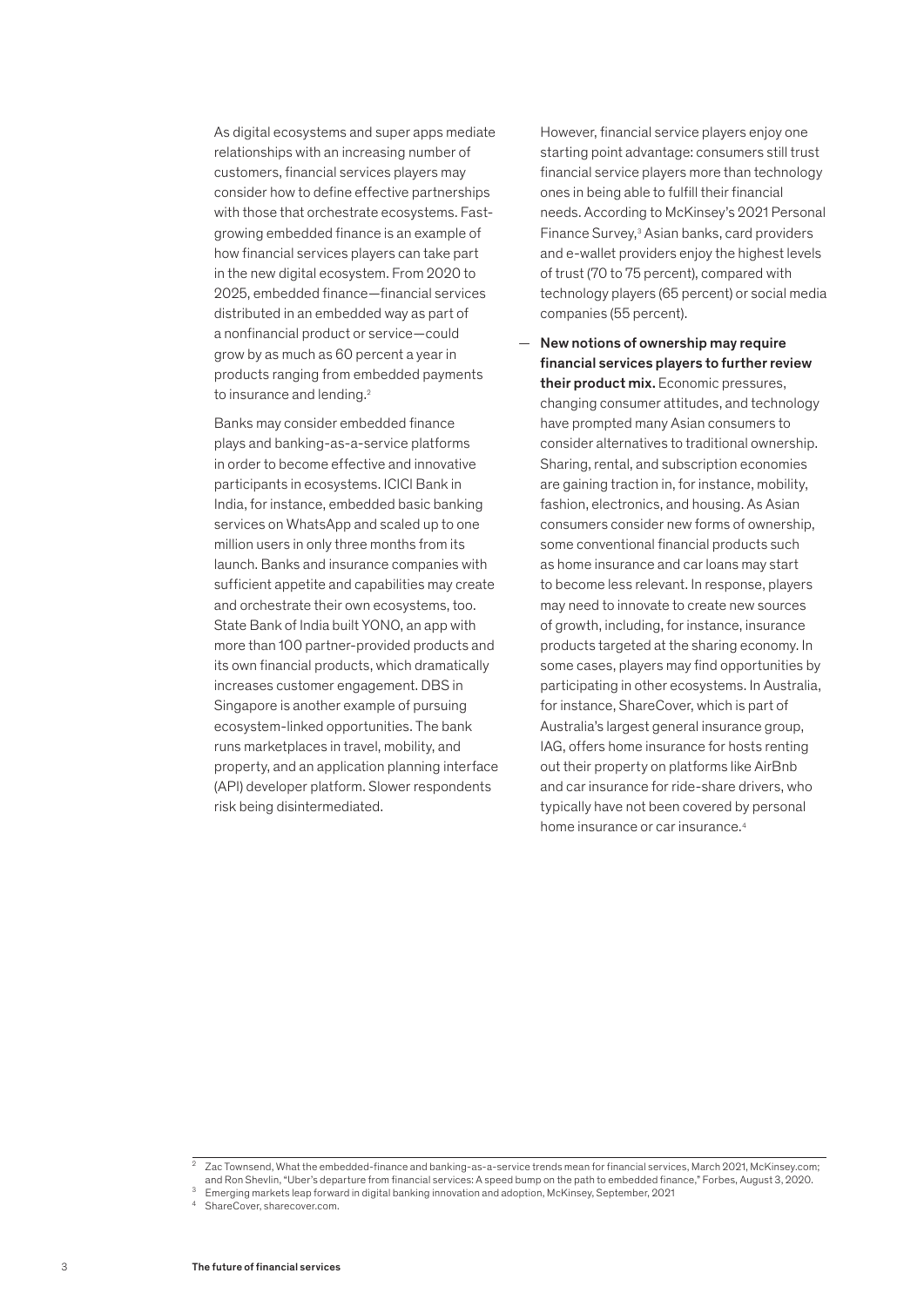- Digital natives are reshaping their relationship with financial institutions. Digital natives (people born between 1980 and 2012) are expected to account for 40 to 50 percent of Asia's consumption by 2030. With variations within the region, Asia's digital generation tends to use non-Asian social media platforms, messaging apps, and digital payments providers and follow local social media influencers, but uses Asian e-commerce platforms. These younger generations are reshaping relationship with financial services players. They are more likely to explore alternative financial services. In China, for instance, the share of consumers aged 21 to 24 who hold credit cards is more than 20 percentage points lower than that of the older generation.<sup>5</sup> Opportunities to serve digital natives include point-of-sale financing with flexible maturities reflecting the fact that this cohort tends to take on more debt to finance consumption than others. In particular, digital natives have displayed that they are open to embedded finance propositions such as buy-now-pay-later services. The share of buy-now-pay-later transactions in Asia doubled from 2019 to 2020, according to WorldPay research.<sup>6</sup> In Australia alone, buynow-pay-later services are expected to grow by more than 30 percent per year over the next three years. Local players such as Afterpay and Zip currently have the largest market share, but global players such as PayPal are also competing for the Australian market.7
- The new channel mix will likely require financial services players to change how they interact with customers. As consumers' uptake of digital channels increases, their expectations of customer experience are also rising. Digital technologies raise the bar in that respect because they are enabling easy-touse and personalized services. The COVID-19 pandemic has accelerated this shift. Although consumer adoption of digital channels was initially strongest for transactional services, in 2020 even conventionally "high-touch" products such as mortgages have started to migrate to online channels. In McKinsey's 2021 Personal Finance Survey, Asia's share of active digital banking users increased to 88 percent, up from 65 percent four years before. Furthermore, more than 60 percent of consumers are open to switching to a direct bank. However, while approximately 70 percent of consumers in Asia are open to purchase new products digitally, only 20 to 30 percent have done so thus far; investments stand out for adoption. In light of these shifts, financial service players are innovating to drive additional online sales. Singapore's Overseas-Chinese Banking Corporation launched a 60-minute mortgage approval service for Singaporeans in May 2020 by leveraging automation and straight-through processing of mortgages originated online. In 2020, 30 percent of loans were applied for and executed through this platform.<sup>8</sup>

<sup>5</sup> *Consumer finance whitepaper*, McKinsey China, June 2021.

<sup>6</sup> *The global payments report: Rebuilding payments for a smarter world*, FIS and Worldpay from FIS, 2021.

Sarah Sharples, "PayPal takes on Afterpay with 'pay in 4' option," news.com.au.

<sup>8</sup> *Singapore's OCBC Bank approves mortgages in 60 minutes using FICO technology*, FICO, February 8, 2021.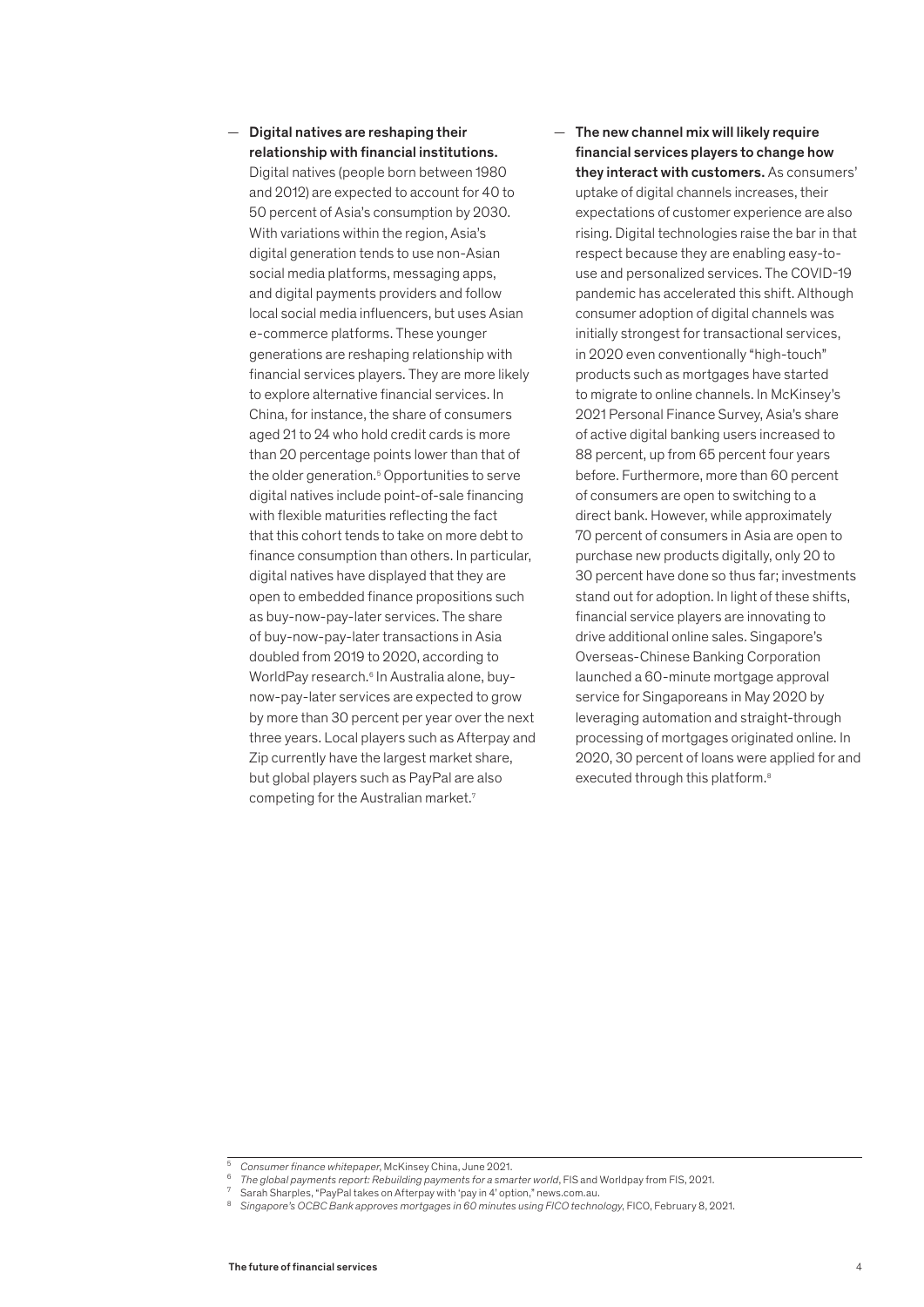Wealth management is another area in which financial services players can reshape their customer relationships through new channels. In the wake of the pandemic, many consumers recognized the need for stronger financial planning, and have shown willingness to explore new solutions. The number of people using robo-advisory services in Asia–Pacific is projected to grow from around 110 million in 2019 to over 400 million in 2024. In China, US-based Vanguard and Ant Group formed a joint venture to offer investment advisory services. In 2020, they launched BangNiTou, a robo-advisory service with a deliberately low minimum investment requirement of 800 renminbi (\$120 in August 2021) in an

effort to democratize the availability of highquality financial advice, which previously had been accessible to only a smaller number of wealthy investors.<sup>9</sup> Within a year of its launch, the service had acquired one million users, half of them aged below 40.10 Financial services players are responding to this changing consumer landscape by innovating in product areas ranging from payments to wealth management to financing (Exhibit 3).

— The segment of one is emerging as personalization spreads, and some financial services players are well positioned to tap into it. Asia has the right attributes to propel the spread of personalization, including explosive growth in data creation, capture, and

#### Exhibit 3

**New growth angles are changing Asia financial sector in areas like wealth management,**  New growth angles are changing Asia nancial sector in areas payment and financing



<sup>1</sup>Digital and mobile wallets include different types of electronic payment mechanisms through a computer or smartphone, which do not rely on a physical debit or credit card.

2 Select providers as reported by the Reserve Bank of Australia – Afterpay, Openpay, Zipco, FlexiGroup. Source: Statista, Reserve Bank of Australia, FIS Global, McKinsey Global Institute analysis

<sup>10</sup> Lulu Yilun Chen, "Ant, Vanguard-backed robo adviser hits 1 million users in China," *Bloomberg*, March 18, 2021.

<sup>9</sup> Chris Flood, "Vanguard venture with Ant Group lures 200,000 Chinese clients," *Financial Times*, July 19, 2020.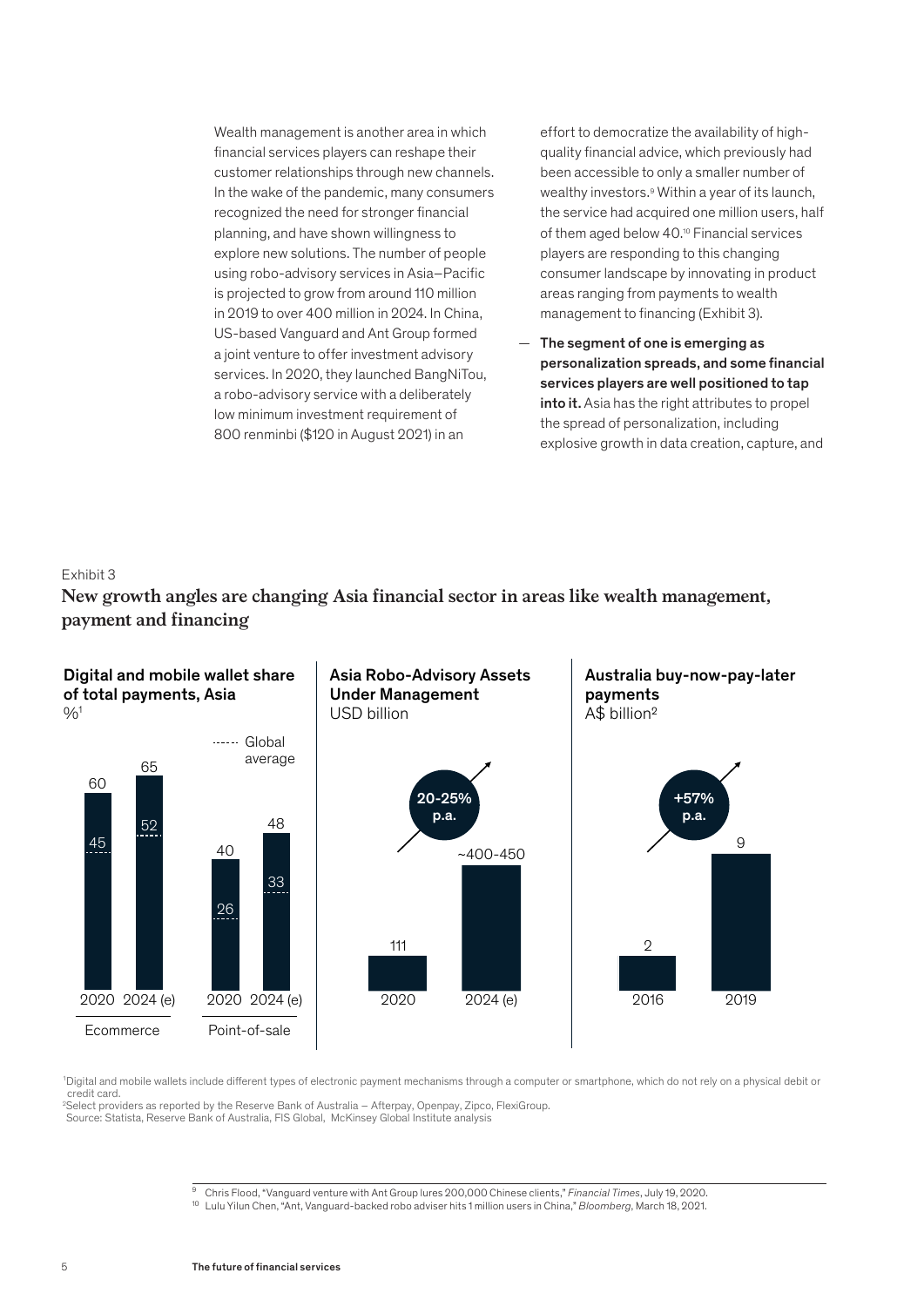replication that IDC expects to triple between 2020 and 2025 in the region. Asian consumers appear relatively willing to share their data. A 2021 Euromonitor survey found that in China, India, and Thailand, more than 45 percent of respondents said that they share their data for personalized offers and deals, compared with less than 30 percent in France, Germany, and the United Kingdom. Personalization of both marketing communications and services is becoming an increasingly important competitive differentiator. Public policy is likely to play a big role in shaping the playing field. South Korea considered launching a government-led MyData project in 2021 to enable licensed service providers, including both incumbent and fintech players, to collect and analyze personal data scattered across the financial sector, subject to consumers' consent.11 Such an approach can enable further personalization, creating opportunities for players with superior analytics capabilities.

— Women's economic empowerment is creating new financial opportunities, and financial needs for women. Five types of women's economic empowerment increased labor participation, rising income opportunities, increased financial and digital inclusion, changing family structure, and a larger role in purchasing decisions—could boost Asia's consumption growth. Based on the GDP growth potential from narrowing gender gaps estimated in previous [MGI](https://www.mckinsey.com/featured-insights/gender-equality/the-power-of-parity-advancing-womens-equality-in-asia-pacific)  [research,](https://www.mckinsey.com/featured-insights/gender-equality/the-power-of-parity-advancing-womens-equality-in-asia-pacific) women's empowerment could add 30 percent to Asia's consumption growth in the period to 2030, or \$3 trillion. As women become more economically empowered, they are likely to develop additional financial needs. There are still significant gender gaps in Asia in access to financial services. However, many players have developed products tailored for women. In the Philippines, Insular Life achieved a 57 percent increase in female policyholders from 2017 to 2020. In 2019, the company launched a program called InLife Sheroes in collaboration with the Women Entrepreneurs Finance Initiative and the International Finance Corporation to provide the relatively untapped

women's market with lifetime risk mitigation solutions and inform women about financial management, health, and well-being.<sup>12</sup>

- Senior segment is growing faster than the rest of the population, and presenting unique needs. The population of Asian seniors, defined as individuals 60 and over, is expected to grow by around 40 percent over the next decade, and seniors' consumption may grow twice as fast as that of the rest of the population in many Asian countries. Financial institutions have conventionally had close relationships with seniors, but many players are exploring ways to expand their offerings to this demographic. For example, MetLife in Japan provides value-added services such as free reservation services for medical checkups and consulting services for cancer treatment.13 In China, Taikang Life Insurance runs a resort-like retirement home exclusively for its life insurance policyholders; the home has a hospital, places of worship, cinema, gym, and buffet.14
- Eco-responsibility is rising as Asian consumers are increasingly concerned about sustainability. In an Ipsos poll conducted in late 2019, more than 80 percent of respondents in China, India, and emerging Asian economies said that they had made changes to the products and services they buy because they were concerned about climate change. Financial Service players may consider new products to support consumers in acting on their concerns. DBS in Singapore and the Commonwealth Bank of Australia for example have both launched "green loans", specific lending products dedicated to supporting consumers investing in green technologies, such as installing solar panels, battery packs or electric vehicles. Insurance companies in particular are likely to be at the forefront of protecting their consumers. Previous MGI research estimated that In Asia, by 2050, \$2.8 trillion to \$4.7 trillion of GDP could be at risk annually due to labor productivity affected by extreme heat and humidity, and \$1.2 trillion of physical capital stock could be damaged by riverine flooding

12 *Insular Life, Philippines—The case for insuring women for a better tomorrow*, International Finance Corporation, [www.ifc.org.](www.ifc.org)

<sup>11</sup> Jung Min-yung, "S. Korea delays launch of comprehensive data service," *Korea Herald*, July 8, 2021.

<sup>13</sup> Health-related value-added services for products to be significantly expanded for policyholders, MetLife, October 16, 2019, [metlife.co.jp.](metlife.co.jp)

<sup>14</sup> Chuin-Wei Yap, "China's insurers try novel approach to elderly care: Building retirement homes," *Wall Street Journal*, February 14, 2018.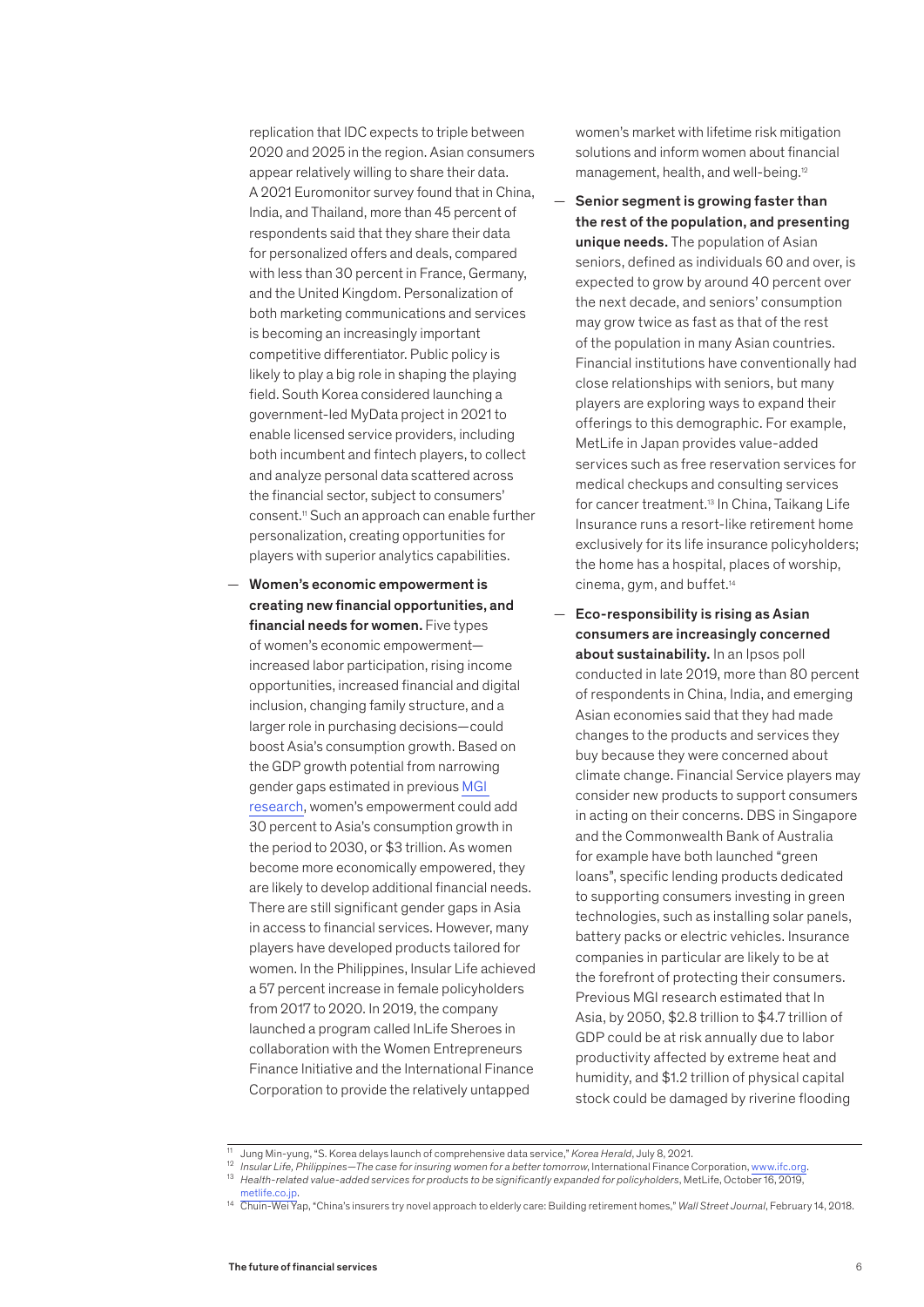in a given year. Insurance players in Asia have stepped up offerings to protect their customers. Ping An, for example, launched a Digital Risk System, an AI-driven platform for physical risk identification, analysis and management which pre-emptively warns customers of potential risks, and has tailored multiple insurance products for specific climate related risks.

#### **Consumption patterns are transforming, potentially shifting 15 to 25 percent of financial services revenue pools**

MGI's new research explores how new forms of business model and technology innovation are democratizing consumption, and leading to the emergence of "market-specific" consumption curves. The relationship between income and consumption is breaking down in some instances in financial services and other sectors. Conventionally, many products followed incomedriven S-curves. Lower-income economies experienced lower penetration. As incomes rose, penetration hit a tipping point where it exploded upward. Some of the largest banking value pools, including mortgages and credit cards, are likely to continue to follow income-driven S-curves despite disruption introduced by fintech and new technology players. Nevertheless, innovation in other products such as payments, consumer lending, and wealth management may generate new opportunities to create consumer value through new forms of access (Exhibit 4).

# Exhibit 4

# **The income-consumption relationship is being reshaped** The income-consumption relationship is being reshaped

● Non-Asia ● Asia



Note: Each dot represents one country.

<sup>1</sup>% of population who have made at least 1 proximity mobile payment transaction in the past 6 months (includes point-of-sale transactions made using a mobile device as payment method; excludes transactions made via tablet).

Source: Statista; Strategy Analytics; United Nations, World Bank; McKinsey Global Institute analysis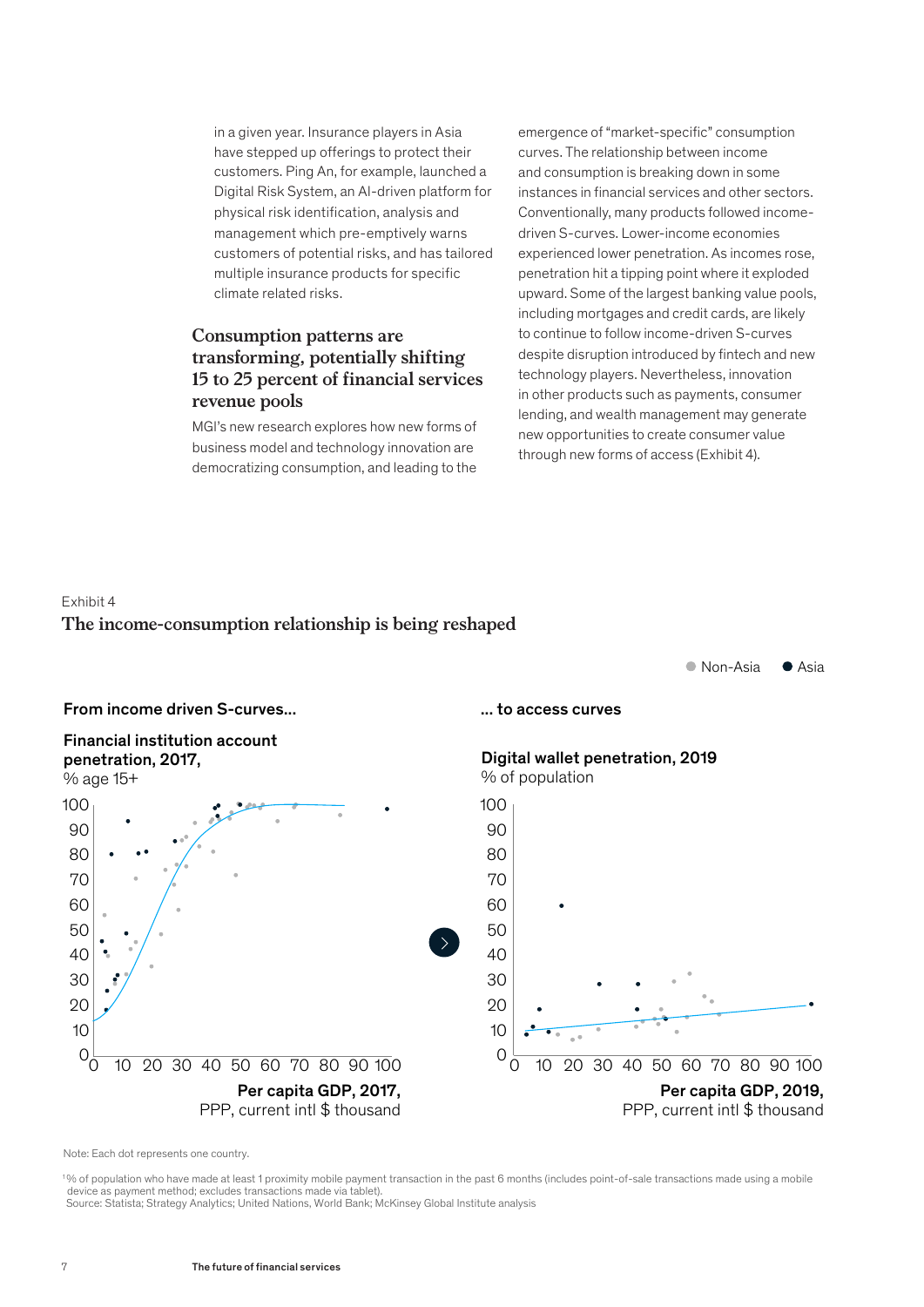- Between 5 and 10 percent of value may follow a new "access curve". The emergence of digital wallets is helping to increase financial inclusion at all income levels. While traditional accounts follow an income-driven S-curve, the penetration of digital wallets is much less driven by income. In China, eight out of every ten smartphone users have digital wallets. Alipay and TenPay, which emerged from Alibaba and Tencent, together account for 35 percent of the value of C2B payments in China. There are clearly significant opportunities to serve classically underbanked consumers, offering them new financial products as they access financial services. In Cambodia, the number of digital wallets doubled in 2020 to almost ten million accounts.15
- Up to 15 percent of value may follow a "shifting S-curve". Digital innovation in consumer lending and wealth management is democratizing access to these financial products, decreasing the cost of intermediation and minimum amounts to borrow or to invest. In India, HDFC bank has broadened services for small farmers with its "Milk-to-Money" program, which has digitized payments to more than 450,000 dairy farmers, enabling them to create credit histories that can mean that they can access lending more easily in the future. HDFC bank also offers wealth-management services, and this has been effective in attracting first-time investors. Other players are also innovating the way they serve lower income consumers.

### **Companies need to prepare for the next decade of competition as Asia's consumer landscape is reshaped**

The Asian consumer landscape is being reshaped by rising incomes, diversifying and new sources of growth, and the mutating consumption curves, and companies need to rethink how to serve consumers and compete in these changing markets effectively over the next decade and beyond. MGI's new research identifies three key actions companies may need to consider:

- 1. Redraw your growth map. Each company has a map of growth, but this can all too easily become outdated without a concerted effort to understand and track dynamically changing markets. Companies may need to rethink how demand for their products and services is likely to evolve and to look carefully at which of the growth angles are relevant to their businesses. Some financial service players may find success by leveraging the big convergence through an embedded finance play while others may locate promising growth opportunities in Asia's demographic transformation with some players opting for a full-service offering to boost access to specific underserved demographics. For instance, SBI launched YONO Krishi in 2019, a digital platform to serve farmers that offers specialized loans (such as crop loans), insurance and investment opportunities, as well as a universal platform where farmers can see live prices of crops and buy inputs and make sales directly.<sup>16</sup> New consumption curves may significantly shift consumption patterns. Previously unbanked customers may leapfrog directly to digital wallets, and players may use this as a launching pad to expand and offer other products. Many fintechs have acted to capture the potential of this new access curve. Paytm already serves many new customers with digital wallets, and it is now expanding into other services such as deposits, micro investment, digital loans, and insurance.<sup>17</sup>
- 2. Increase your agility. With a refreshed growth map, companies may then consider adopting a more agile operating model, increasing the speed of innovation in order to get to market more quickly; empowering local decision makers, given that centralized decision making and execution are not likely to be sufficient to capture the nuances of local markets; and ensuring that the company board is digitally savvy. Resource reallocation in particular may be crucial as financial service players may need to substantially reallocate capital to areas of growth and opportunity.

<sup>15</sup> Shaun Turton and Bopha Phorn, "Cambodia's COVID lockdown put delivery drivers on the front line," *Nikkei Asia*, May 4, 2021.

<sup>16</sup> SBI annual report 2019-20.

<sup>17</sup> Paytm,<paytm.com>.